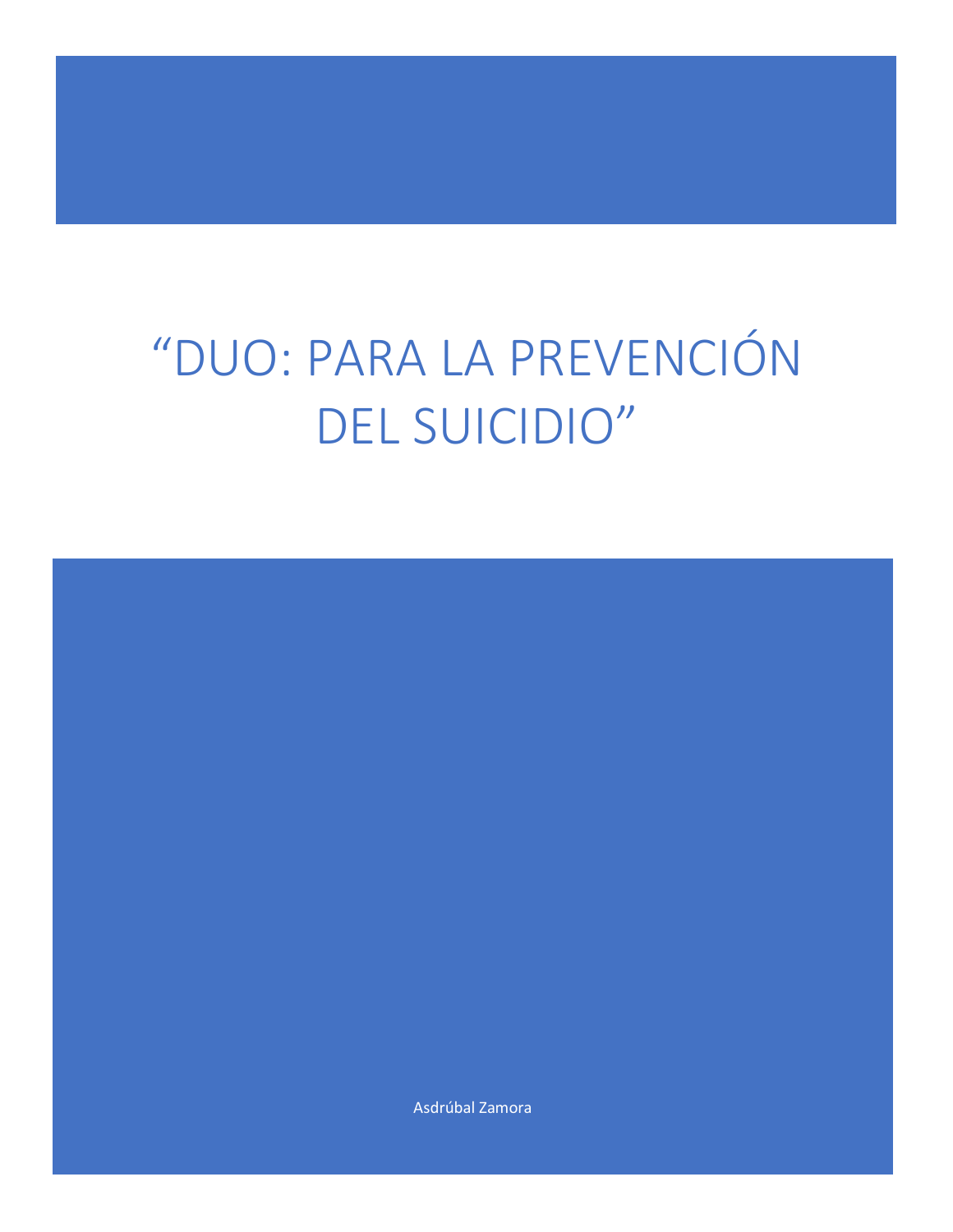## **Our organization:**

DUO: "Un lugar para la vida". Nonprofit organization for the prevention of the phenomenon of suicide.

## **Financial requirements for the organization.**

DUO is a voluntary and professional workspace for the community, it develops several projects to give attention, promote education and sensibilization to various public and private instances regarding suicide prevention.

Requirements "DUO" has, in order to work efficiently:

- 1. A "Zoom" education license with an approximately \$150 subscription per month, this will allow the organization substantiate every kind of virtual event with different kinds of communities and institutions, as well as give them the option to store all de archives that are produced during those events for their subsequent publication.
- 2. Ten laptops "Lenovo IdeaPad3 Ryzen-3500U -8GB -256GB-SSD -14" Windows 10" \$735 for a total of \$7350)
- 3. Four printers "EPSON ECOTANK L5190 WIFI" with a price of \$254 per unit for a total of \$1,012
- 4. Two speakers "AMP 500W BT SD FM USB MIC" with a price of \$125 per unit for total of \$250
- 5. Four video-beam projectors "EPSON POWERLITE S41+ 3300 LUMENS" with a price of \$583 per unit for a total of \$2,330.
- 6. Four projection screens 100" with a Tri-pod with a price of \$133 for a total of \$529.
- 7. Ten Microsoft 365 office subscriptions with a price of \$51 per unit for a total of \$510.
- 8. 365-day Web site maintenance with a cost of approximately of \$170.
- 9. Finance expenses of the organization, approximately \$1,950 annually.
- 10.It is necessary to count economic resources that would cover all of the different logistic mobilization and eventual lodging expenses for the volunteers, who will be working with the organization. The expenses will be calculated with the expensescalculation table, provided by the "Contraloría General de la República", this would include basic transportation and food expenses, which are contemplated on this official table.

The organization requires a petty-cash for those expenses, an amount of \$750 per month.

- 11.One smartphone "ONE PLUS NORD- 128GB" with a price of \$596, the organization also requires two mobile phone lines, intended to give exclusive attention to a hotline for the organization.
- 12.Professional Uniforms for the organization, \$975 annually.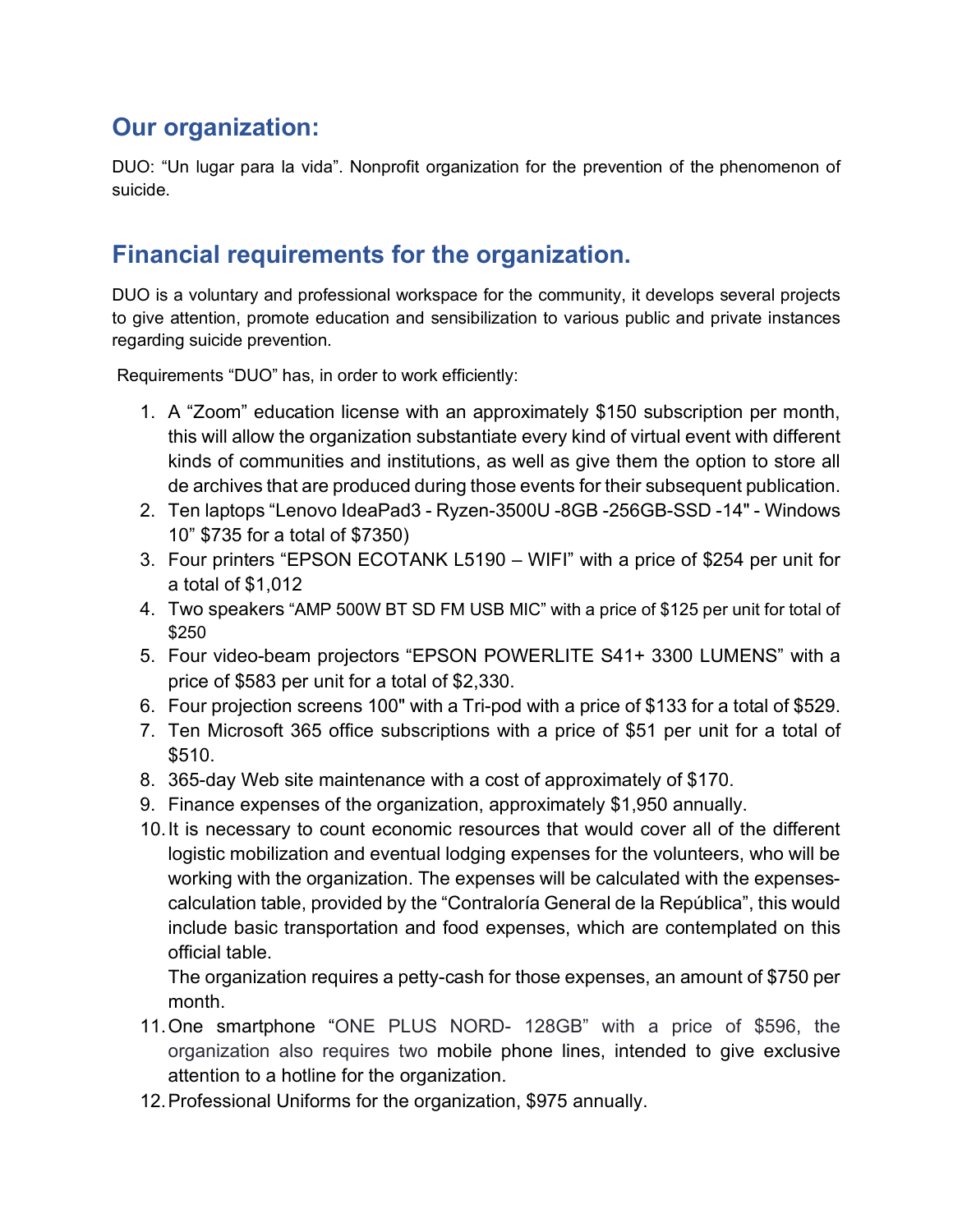- 13.Annual paperwork and advertising, \$2,900.
- 14.Monthly rent deposits of the building for the organization, \$2,000.
- 15.Financial Accounting services \$200, monthly.
- 16.Utilities (light, water, phone fees) \$980 monthly.
- 17.Janitor and cleaning services, \$875 monthly.

#### **Counterpart:**

The group contributes for each professional hour of designing or execution of tasks, a value of \$ 45 (unit value per volunteer)

Between September 10, 2020 and today, 420 hours have been invested on volunteer work, which is equivalent to just over \$ 17,000, which translates into direct social investment.

#### **Foundation or justification:**

Mental health is one of the main challenges of the century. The pandemic came to enhance the needs already neglected for years in our society. The digital age, social networks and the hectic world of consumption, puts people of all ages in serious existential conflicts. In particular, our young population (between 14 and 34 years old) is subjected to extreme pressures, scales of assessment and success that are beyond the reach of many people, due to social inequalities, educational challenges and growing unemployment situations. Mental health, conceived as a social construction, has responsibilities associated with multiple and different actors in society.

The State must provide opportunities for timely care when mental health has already been affected or compromised, but the work of prevention, promotion and collective construction of healthy, safe, warm, respectful and timely spaces is a task of "the tribe". It is for this reason that DUO intends to create projects of a social nature, of high community impact and awareness and empathic recovery among people of all ages and anywhere in the national territory.

In 2018, after a wave of deaths as a result of suicide, the Technical Secretariat of Mental Health of Costa Rica issued decree No. 40881 - S called "NATIONAL REGULATION FOR THE INTERINSTITUTIONAL ARTICULATION IN THE INTEGRAL APPROACH TO SUICIDAL BEHAVIOR". In this document the details of the country justification notes the priority attention the issue needs; a good mental health and the importance of the interlocking-articulation of the different resources and actors would have a social impact on this phenomenon.

The loss of hope, psychic pain, emotional distancing and the lower quality of affective relationships that sustain the bonds between people, require processes of re-bonding, dismantling of defense mechanisms and evasion, which people have been coining to the pace that modern society has demanded from them to cope with its demands and abuse, in a way that the processes of social, family reformulation and support networks supposes a planned, constant and arduous work that different instances must assume.

World statistics tell us that a suicide occurs every 40 seconds and that for every consummated death there could be at least 20 people who have attempted to commit suicide. These numbers